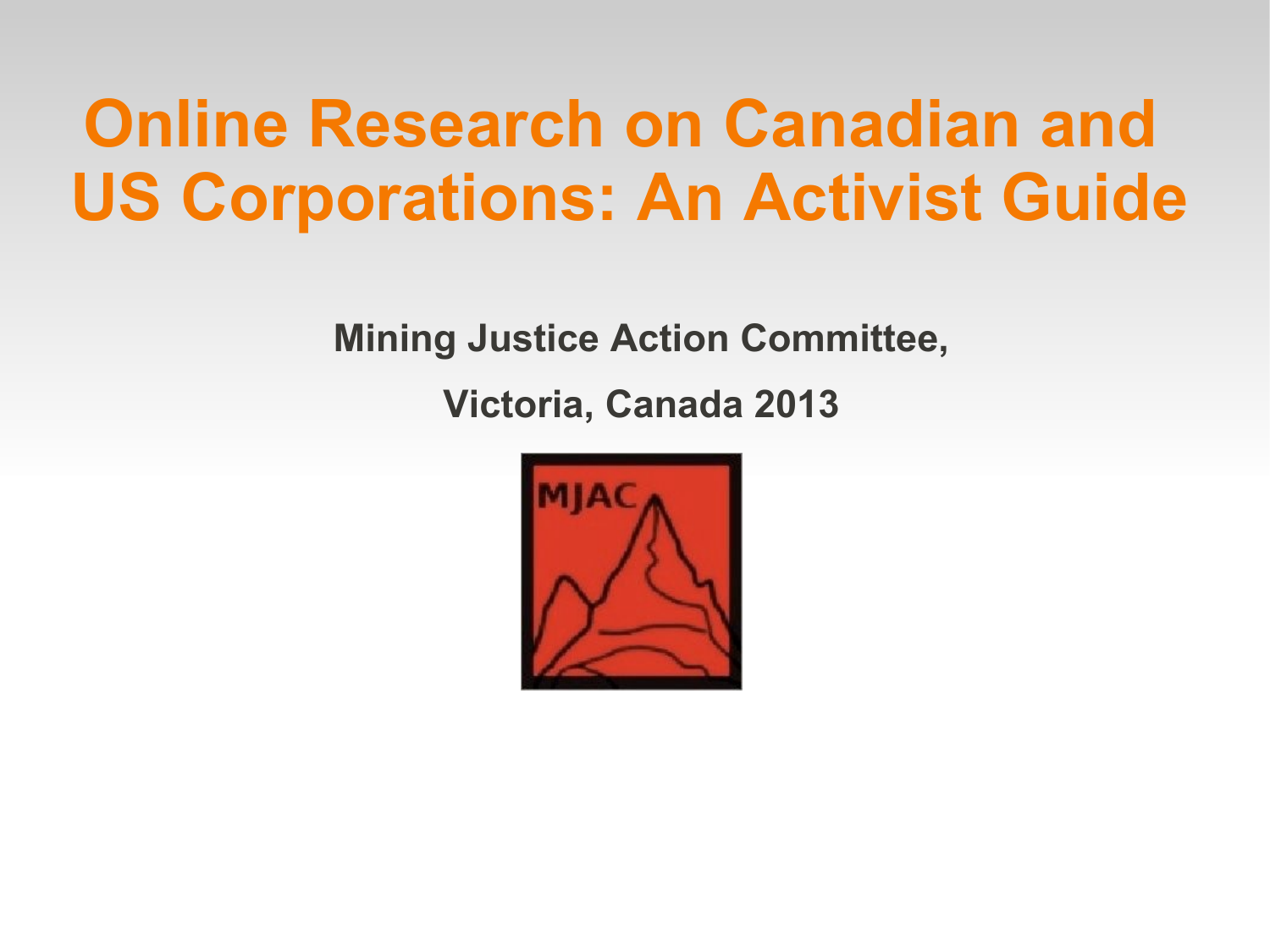# **Workshop Outline**

- **Why research corporations**
- **Tools and Techniques** 
	- Other research guides
	- Online tools and methods
	- Research questions and sources
	- Digging for dirt
- **Learnings** 
	- Sharing your results
	- Successes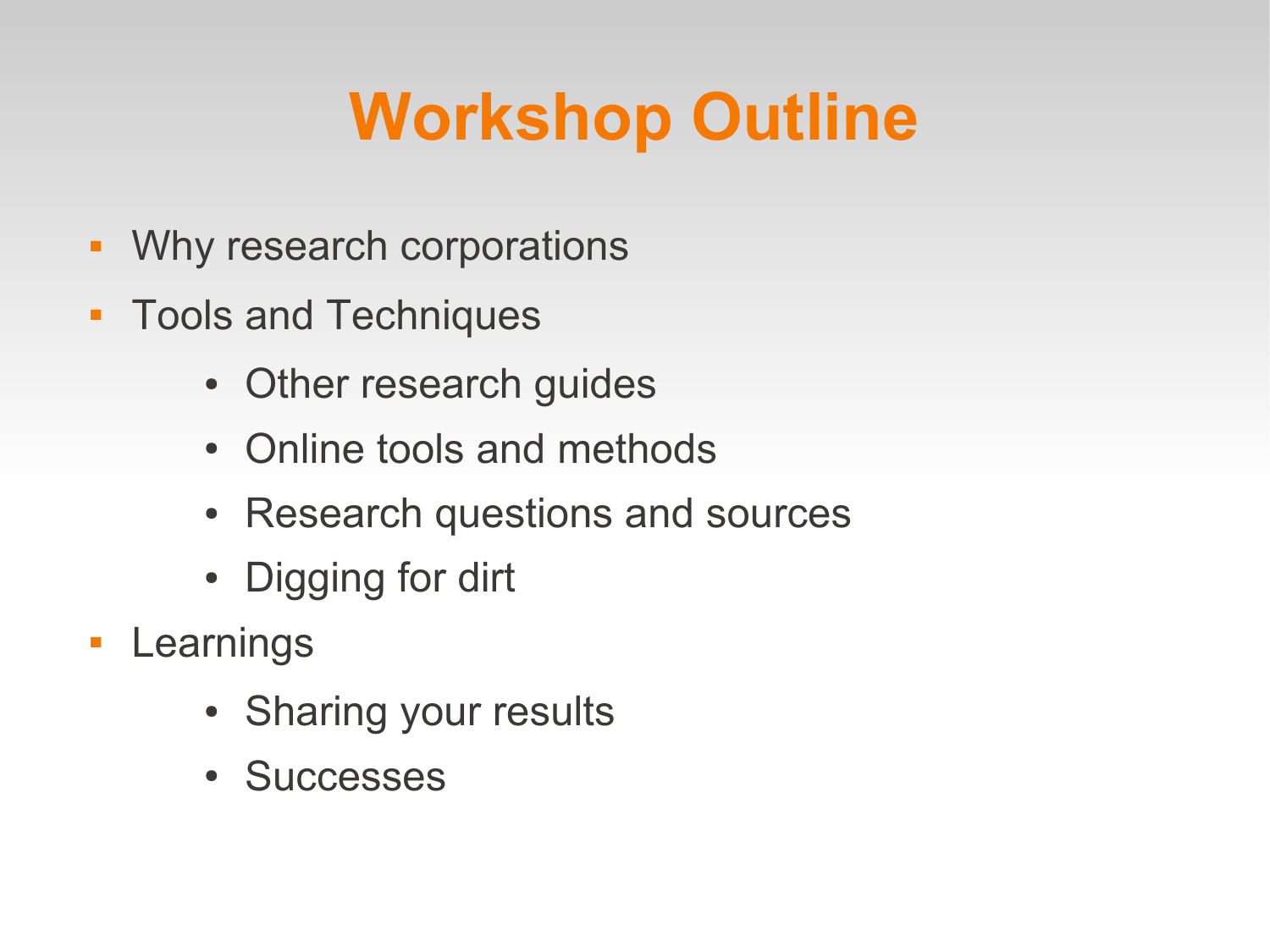## **Why research corporations?**

- Corporations pursue private agendas that are exploitative of workers and frequently destructive to communities and their environments.
- **The earth is not dying--it is being killed, and those who** are killing it have names and addresses."--Utah Philips
- Community action can make a difference.
- **Ethics and investment; pension funds.**
- $\mathcal{L}_{\mathcal{A}}$ Individual reasons. What are yours?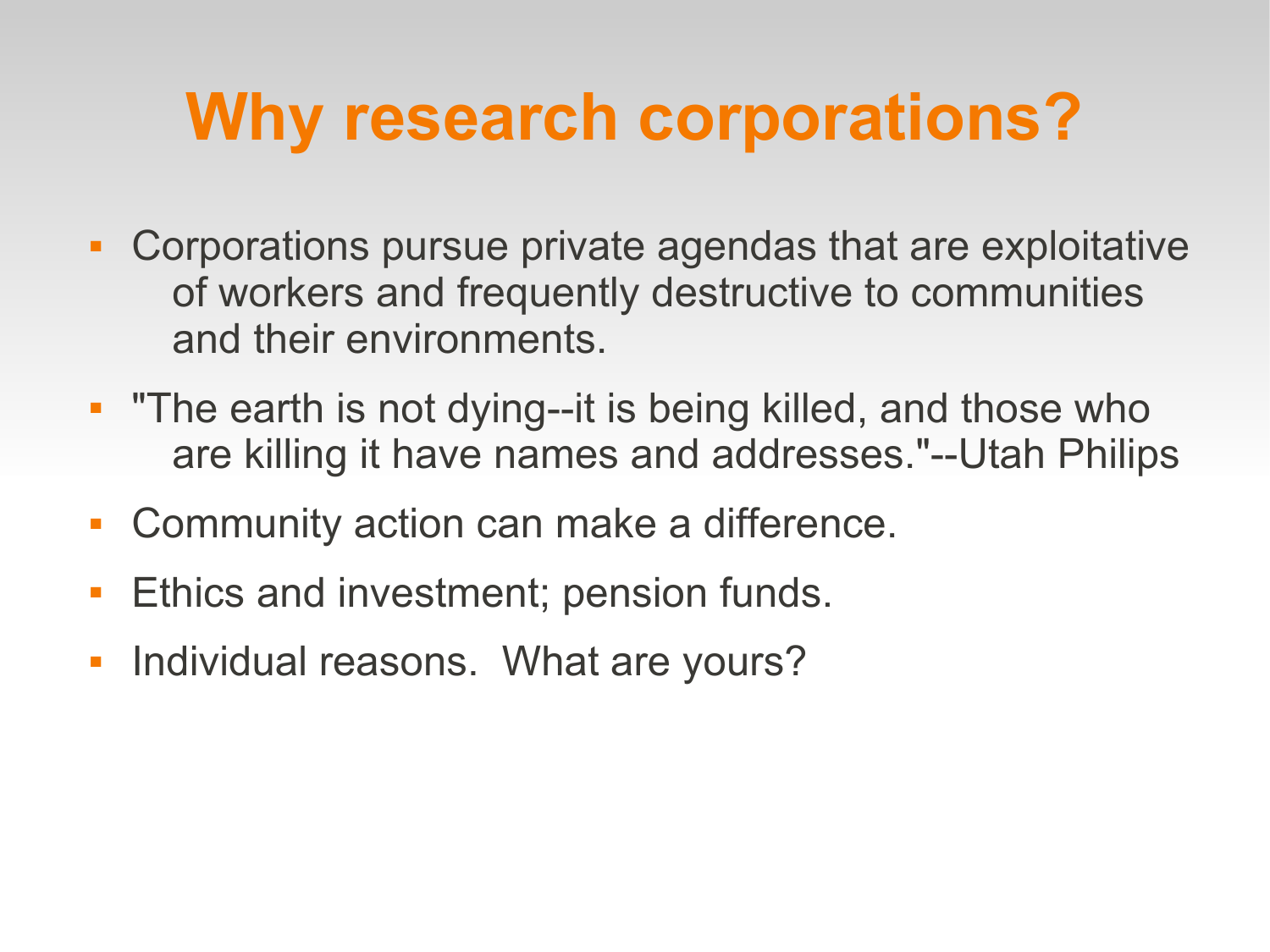## **Corporate research guides**

- The Data Center: [Researching a Corporation](http://www.datacenter.org/research/corp_res.htm)
	- Has very handy listings of sample research questions with search terms to use.
- [Corporate Research Project](http://www.corp-research.org/howto)
- Corporate Watch (UK): [DIY Guide: How To Research Companies](http://www.corporatewatch.org.uk/?lid=2301)
	- Useful guide, UK focus.
- [Follow the mining money-Canadian resources](http://www.google.com/url?sa=t&rct=j&q=%22follow+the+mining+money+resources%22&source=web&cd=2&cad=rja&ved=0CCoQFjAB&url=http://wman-info.org/resources/2007conferencepresentations/follow%20the%20mining%20money%20canadian%20resources.doc&ei=YnKDUJzfC8aiiQLpioGoBA&usg=AFQjCNF_vzfvaTjYJmmyoLwoNbblM6mEsA)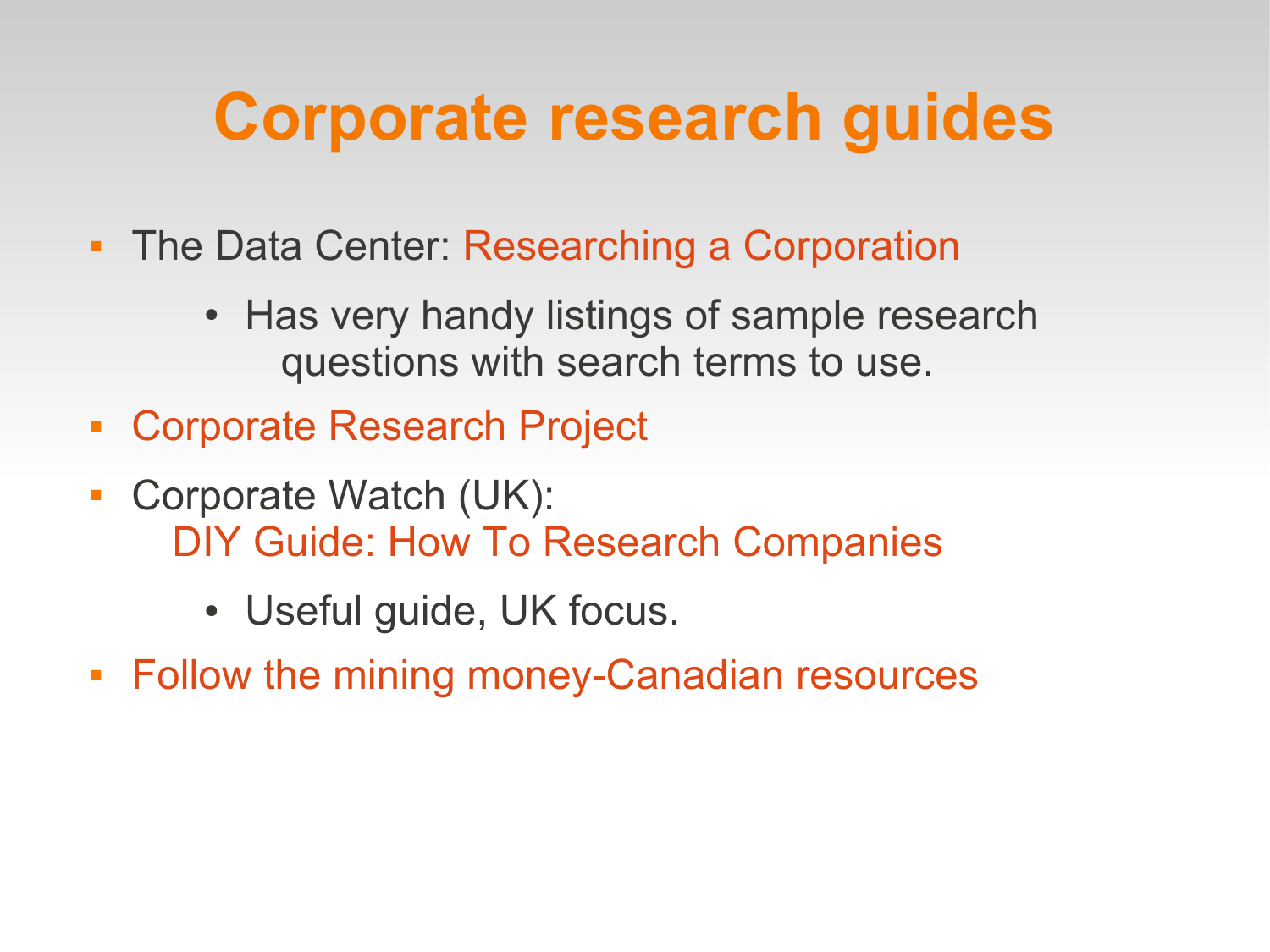## **Online tools and techniques**

- **Internet research usually just the start** 
	- follow-up email, interviews
- Static vs. Dynamic (database) pages > search engine for static, visit dynamic and enter search terms
- Don't reinvent the profile or exposé. E.g.,
	- [Corporate Watch UK profiles](http://www.corporatewatch.org.uk/?lid=402)
	- [Corporate Research Project "rap sheets"](http://www.corp-research.org/corporaterapsheets)
	- [http://crocodyl.org](http://crocodyl.org/)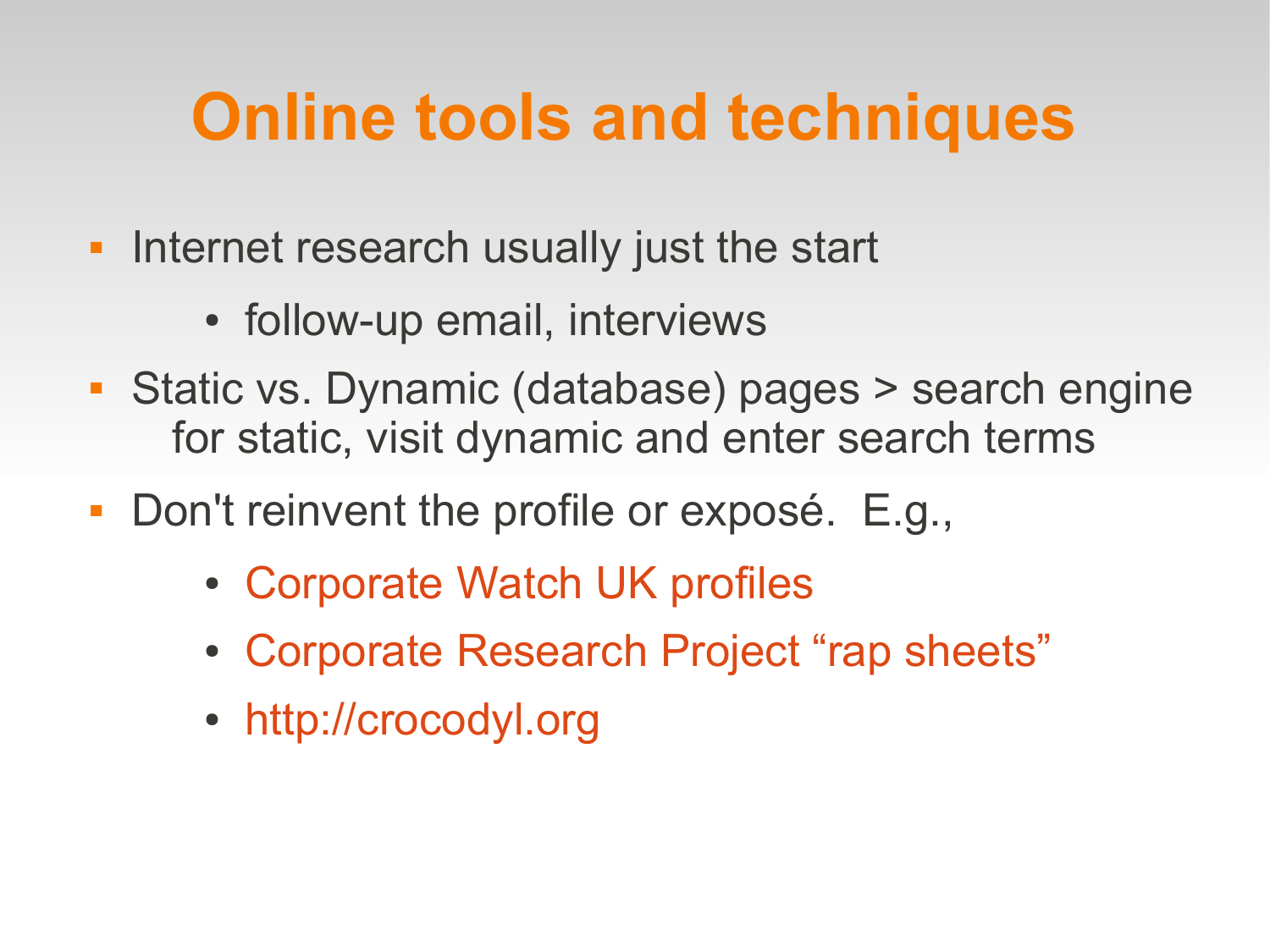# **Online tools and techniques**

- Document document document!
- Watch for libel
	- [Canadian Bar Association BC on defamation](http://www.cba.org/bc/public_media/rights/240.aspx)
	- [SLAPPs](http://en.wikipedia.org/wiki/Strategic_lawsuit_against_public_participation)
- Who's monitoring your monitoring?
	- Google gets worst ranking from Privacy International in [2007 survey](http://news.bbc.co.uk/2/hi/technology/6740075.stm)
	- Your visits and searches appear in corporate website logs
	- Duckduckgo as an option, [https://duckduckgo.com](https://duckduckgo.com/)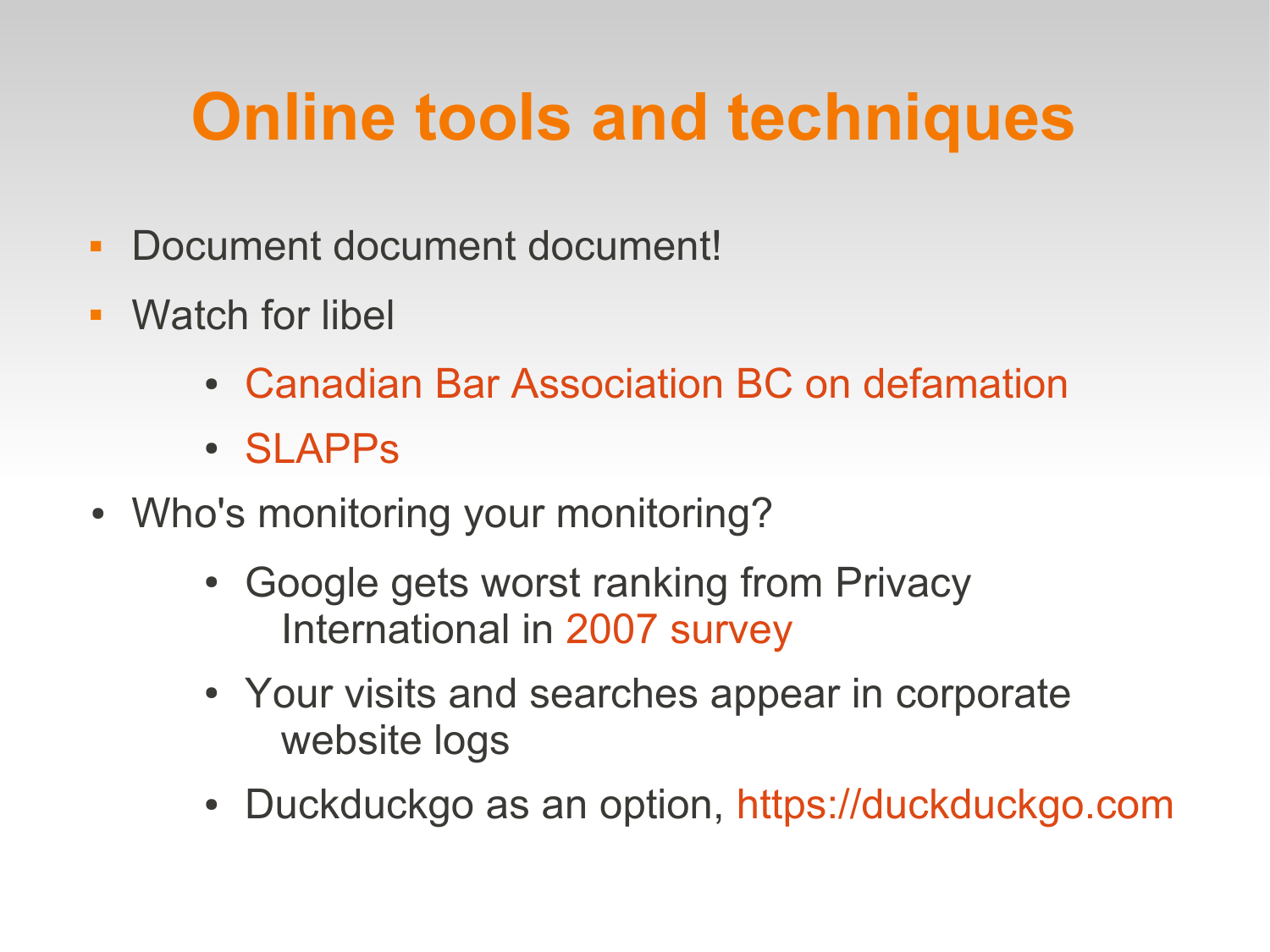#### **What companies to research?**

- Some companies are household names, but...
- **"Junior" companies often do the dirty work, especially** in resource extraction—work up a prospect and then sell it off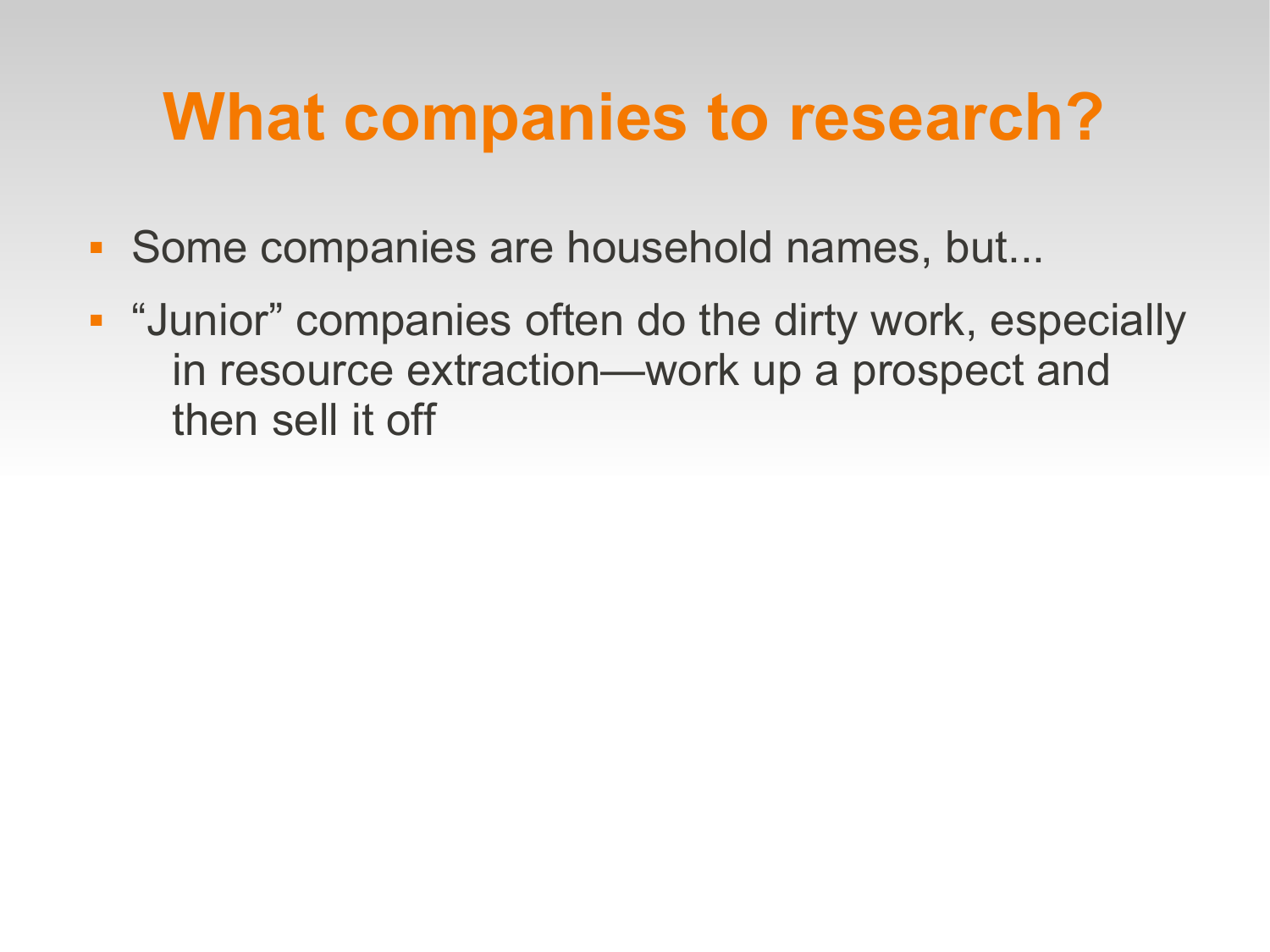#### **What to look for?**

- **History and character of the company. What does it** focus on? What is its strategy? What stage of production does it focus on?
- **Problems and impacts, but equally...**
- Positive characteristics. Can serve as an example—if there, why not here?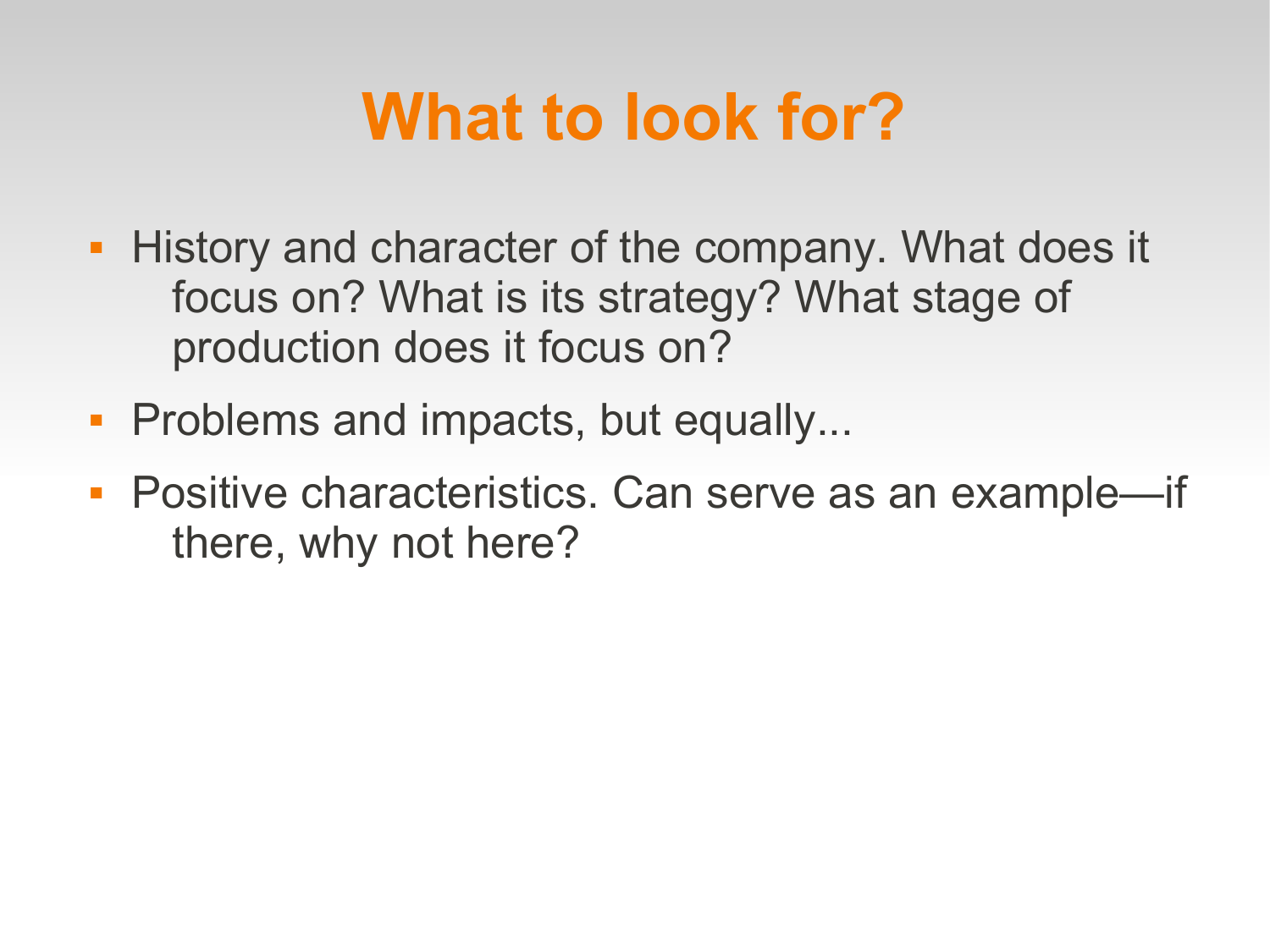# **Compile a basic profile**

- Company web page (search for company name on Google or Duckduckgo)
	- Look for what's there--and also what isn't.
	- What face are they putting forward? Read between the lines: what issues are they trying to address?
- Full name, where incorporated, public or private?
- **Home stock exchange; handy to look up by "symbol"** ("ticker symbol")
- Annual reports: [http://www.annualreports.com](http://www.annualreports.com/)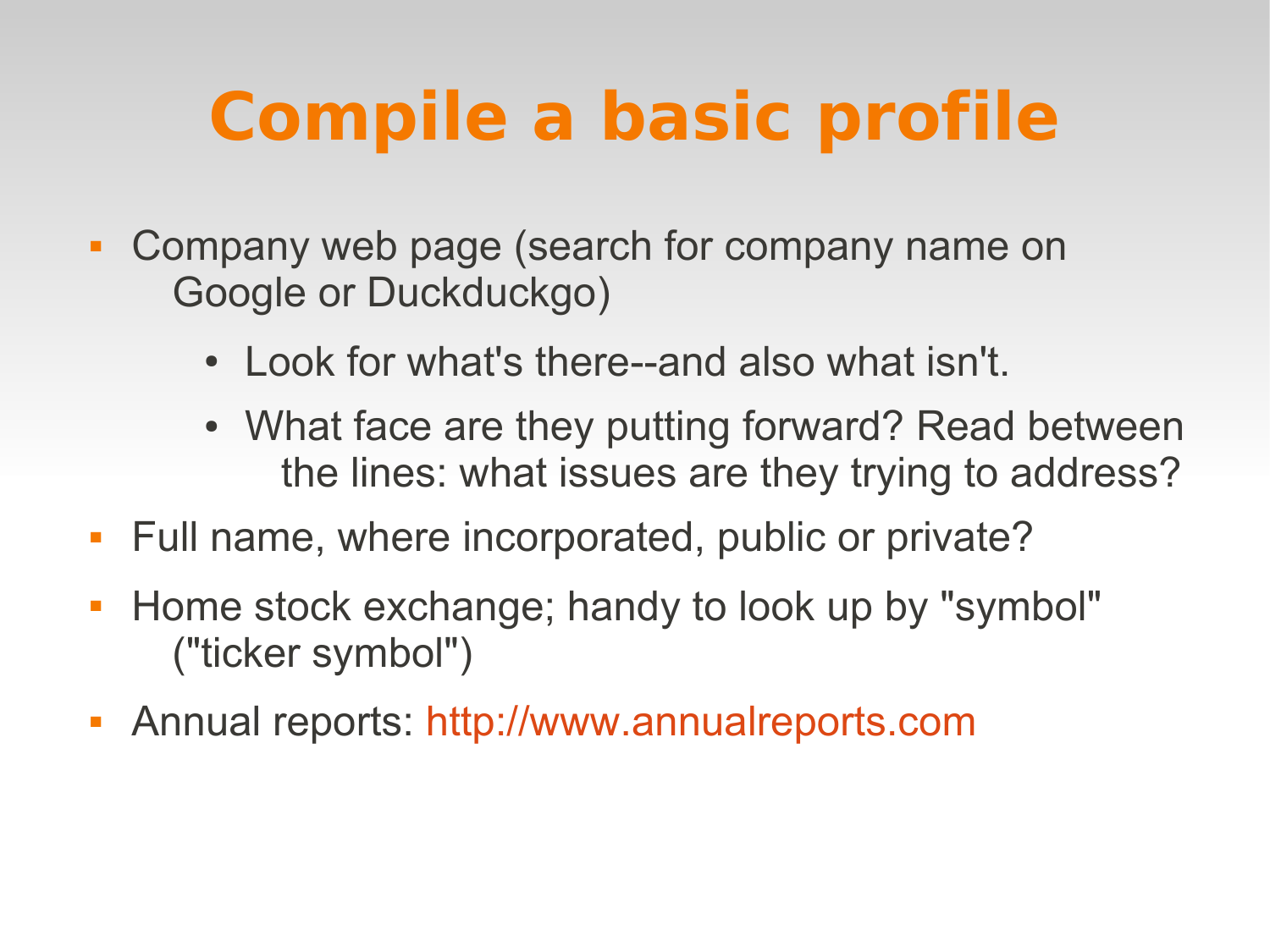#### **Investor-oriented sites**

- [Globe Investor](http://www.theglobeandmail.com/globe-investor/)
	- Look for 'Recent news' links and [top 1000](http://www.theglobeandmail.com/report-on-business/rob-magazine/top-1000/) public and top private companies
- [Yahoo finance](http://finance.yahoo.com/)
	- Good source of news articles.
- **[Stockhouse Canada](http://www.stockhouse.ca/)** 
	- Includes "Bullboards" (investor chat) that can generate leads on what investors are concerned about
- Many others: [MarketWatch](http://www.marketwatch.com/), [Advice for Investors](http://www.adviceforinvestors.com/)...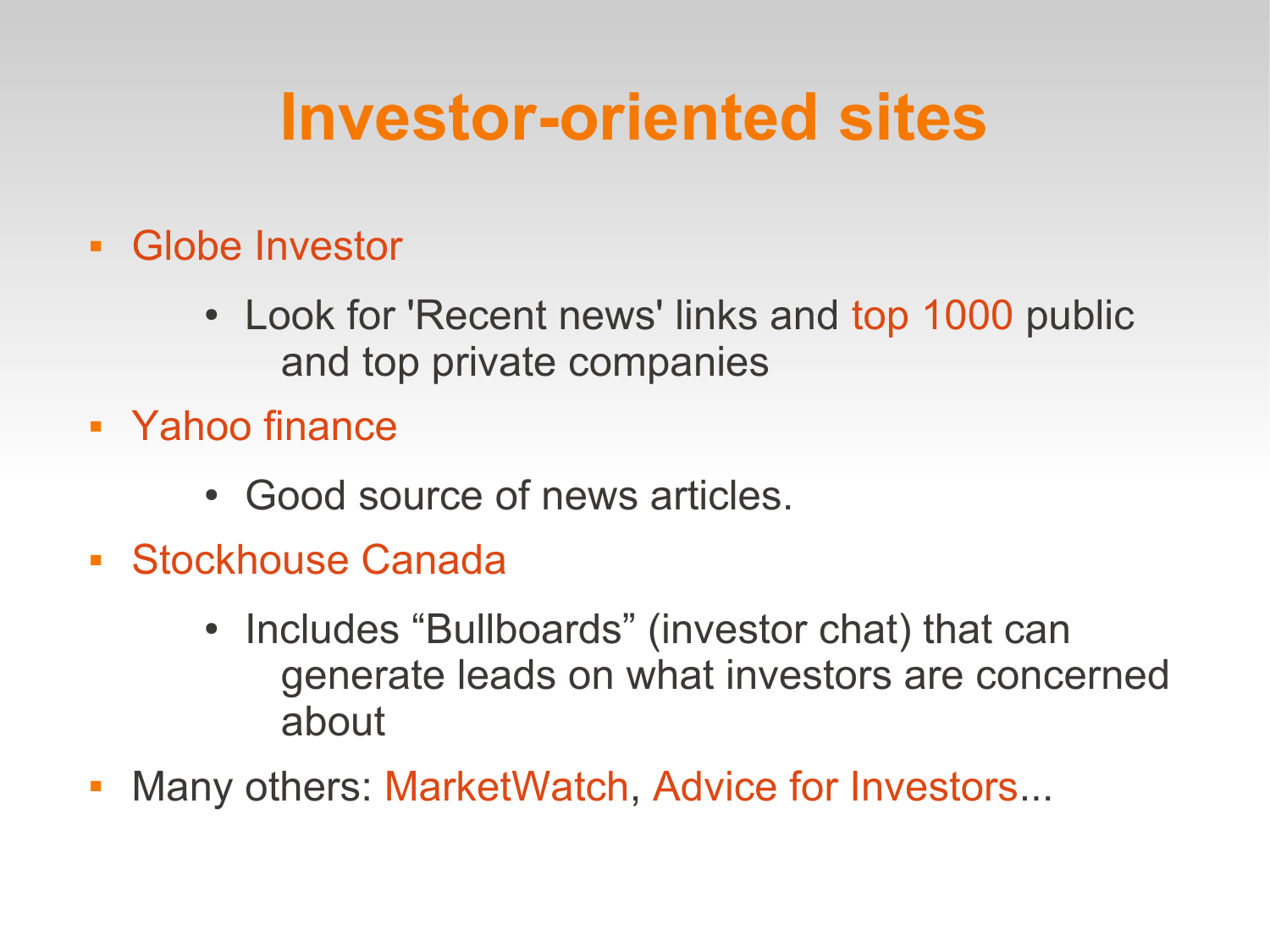## **"Ethical" investment**

- If the company included in one or more so-called "ethical" funds?
- **The [Social Investment Organization](http://www.socialinvestment.ca/) provides a list of** Canadian "ethical" funds.
- **However, it's hard to determine just what funds a given** company is included in.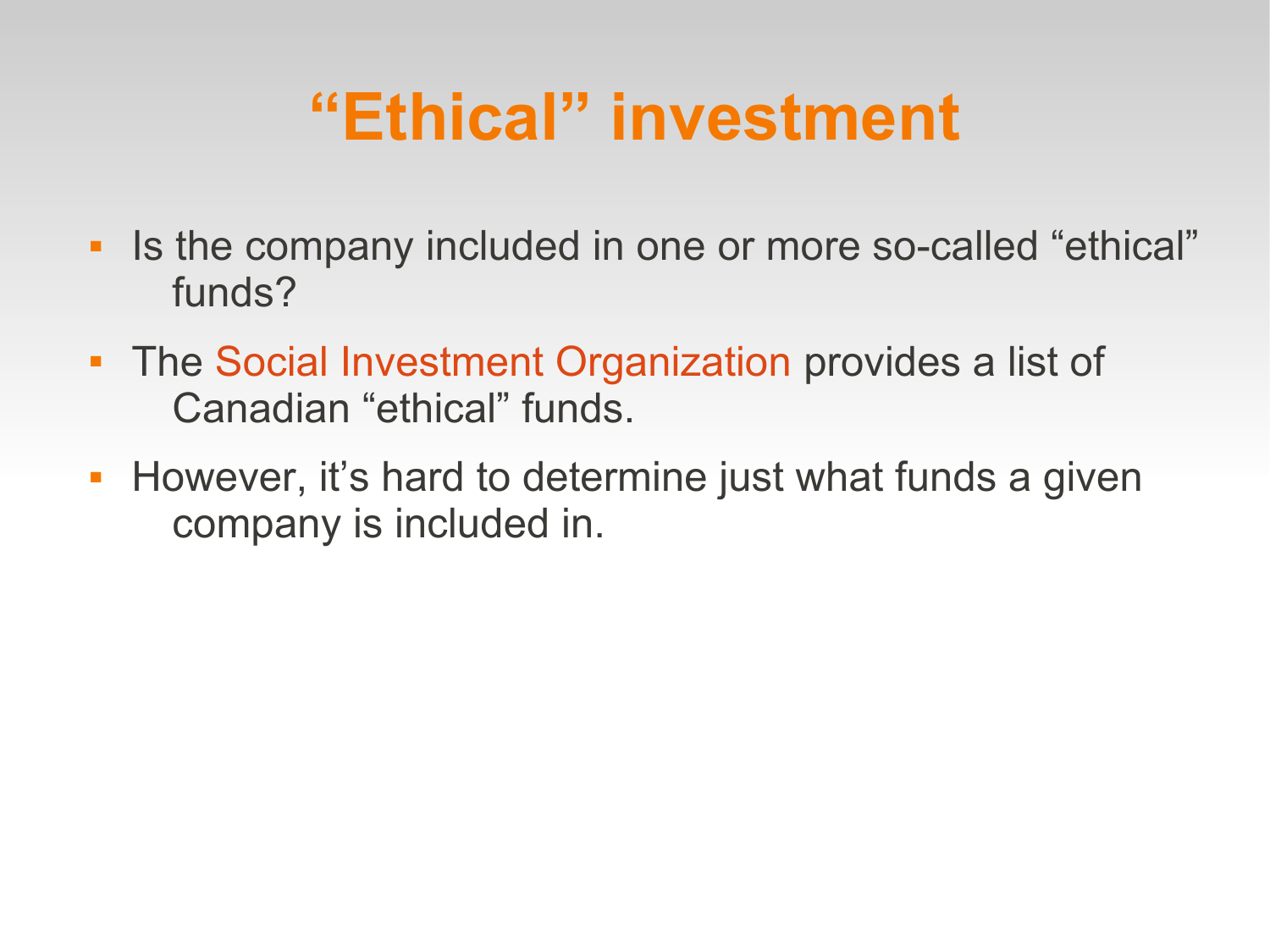#### **What are the company's main sites/installations/products?**

- Company web site to identify sites, then...
- Web search by site name
- Websites specific to given sectors. Example (mining): <http://www.infomine.com/minesite>
- **[National Pollutant Release Inventory](http://www.ec.gc.ca/inrp-npri/) (Canada). Use** sidebar search form. Sample search: Highland Valley.
- For the US, use the [Scorecard site](http://scorecard.goodguide.com/)
	- Can search by company to discover sites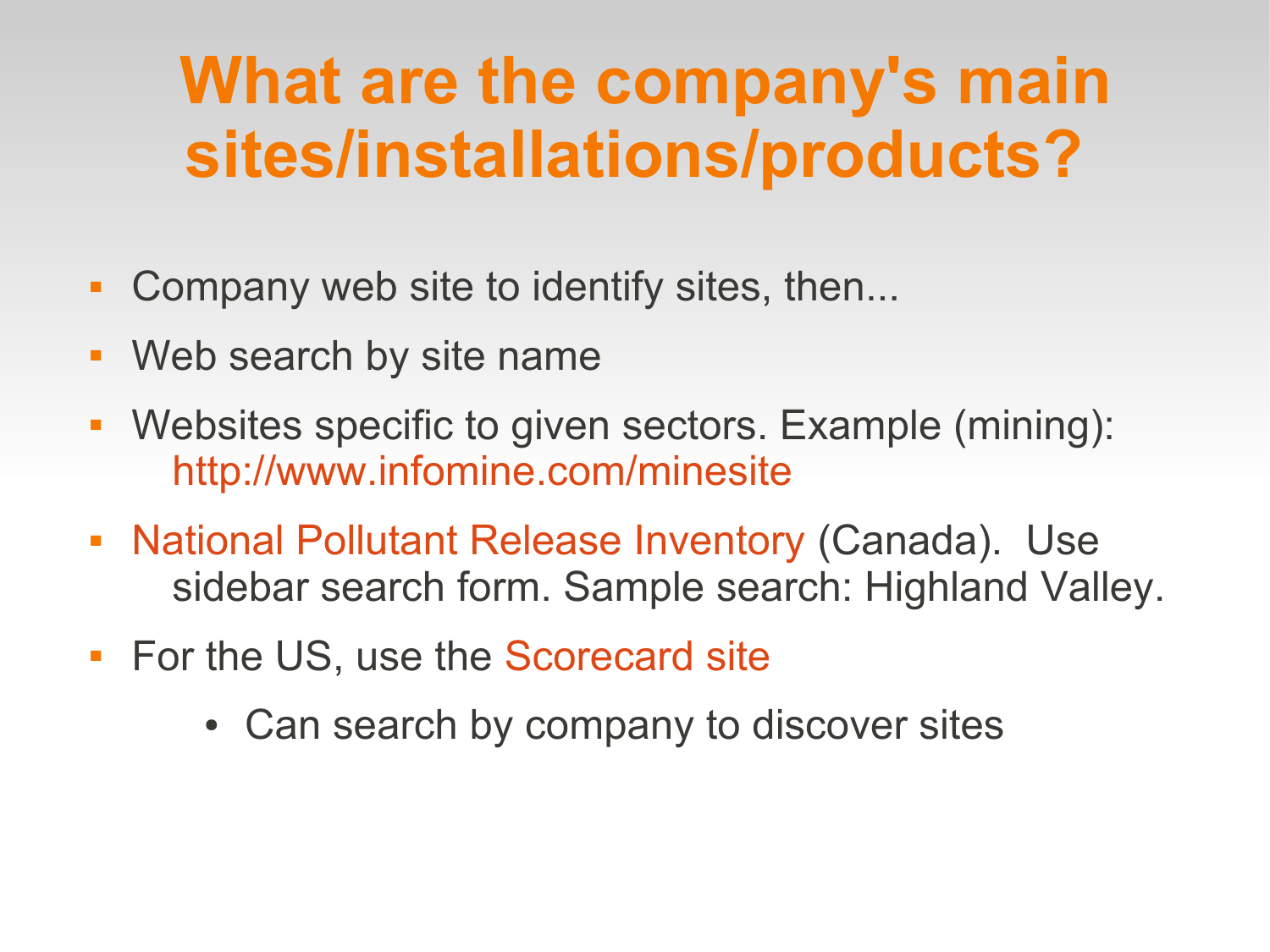## **Who are the directors & officers?**

- Company web page, annual reports, or filings; often with bios. Keywords: director, ceo, board
- Web searches by individual's name
- AFL/CIO's [PayWatch](http://www.aflcio.org/Corporate-Watch/CEO-Pay-and-the-99) site
- [They Rule](http://theyrule.net/) has a flashy interface for mapping the interrelations of corporate boards.
- **For individual campaign contributions** 
	- [Elections Canada](http://www.elections.ca/scripts/webpep/fin/welcome.aspx?lang=e)
	- [Open Secrets](http://www.opensecrets.org/) (US). Search by company name.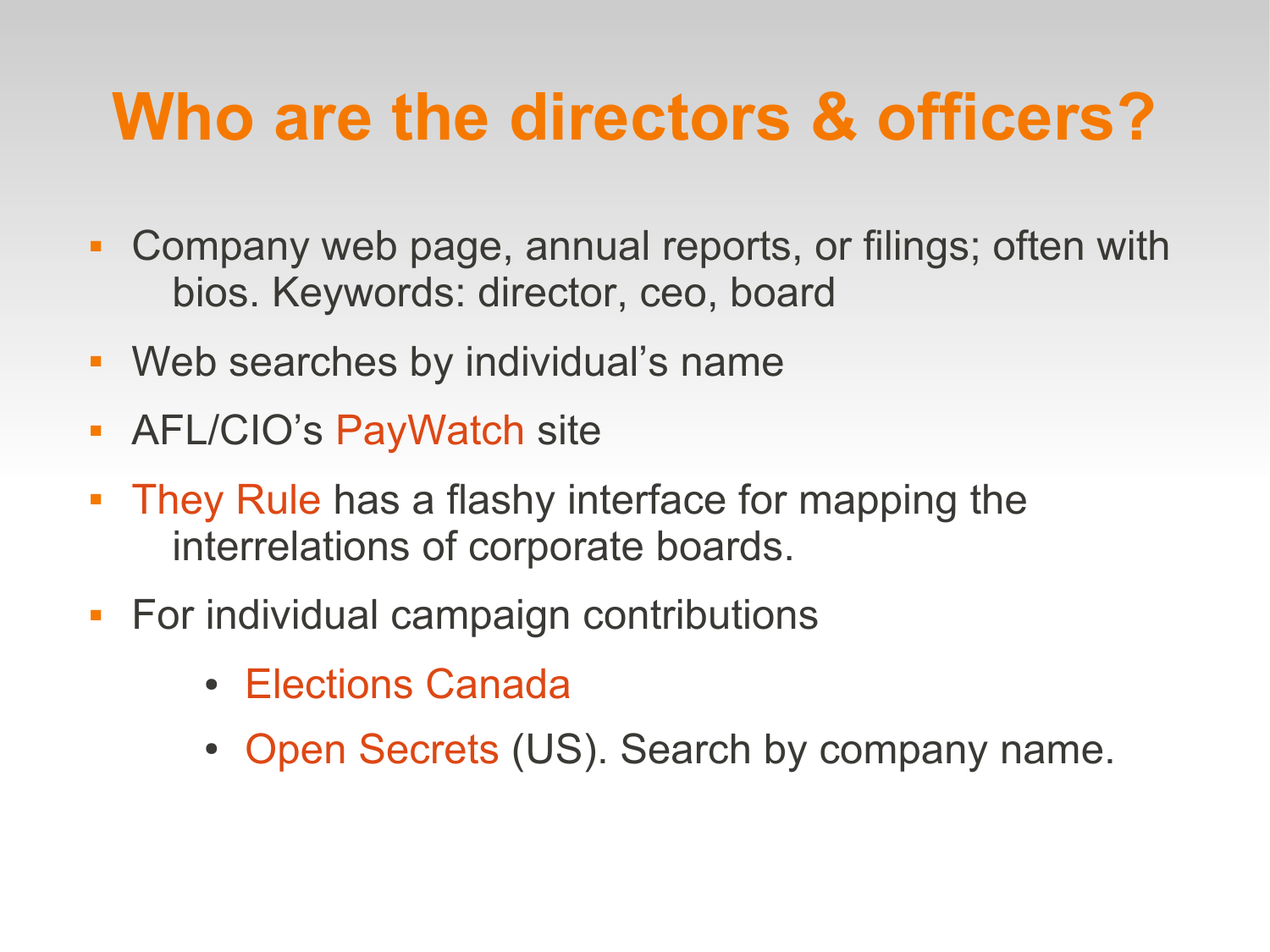### **Who are the shareholders?**

- You could buy shares! But otherwise...
- [Yahoo Finance](http://finance.yahoo.com/) lists top investors info for US firms.
- **[Stockhouse](http://stockhouse.com/)** (paid subscription).
- $\overline{\phantom{a}}$ In BC, search [Securities Exchange Commission](http://www.bcsc.bc.ca/) for "exempt distributions"
- **Monitor shareholder activism:** 
	- [Shareholder Association for Research and Education](http://www.share.ca/) (Canada). Look in: [shareholder resolution database](http://www.share.ca/en/shareholderdb)
- Search for annual meetings:
	- [Database of upcoming corporate AGMs](http://www.cds.ca/applications/shmeetings/shmeetings.nsf/LIST-EN-?OpenView&Expand=1) (Canada)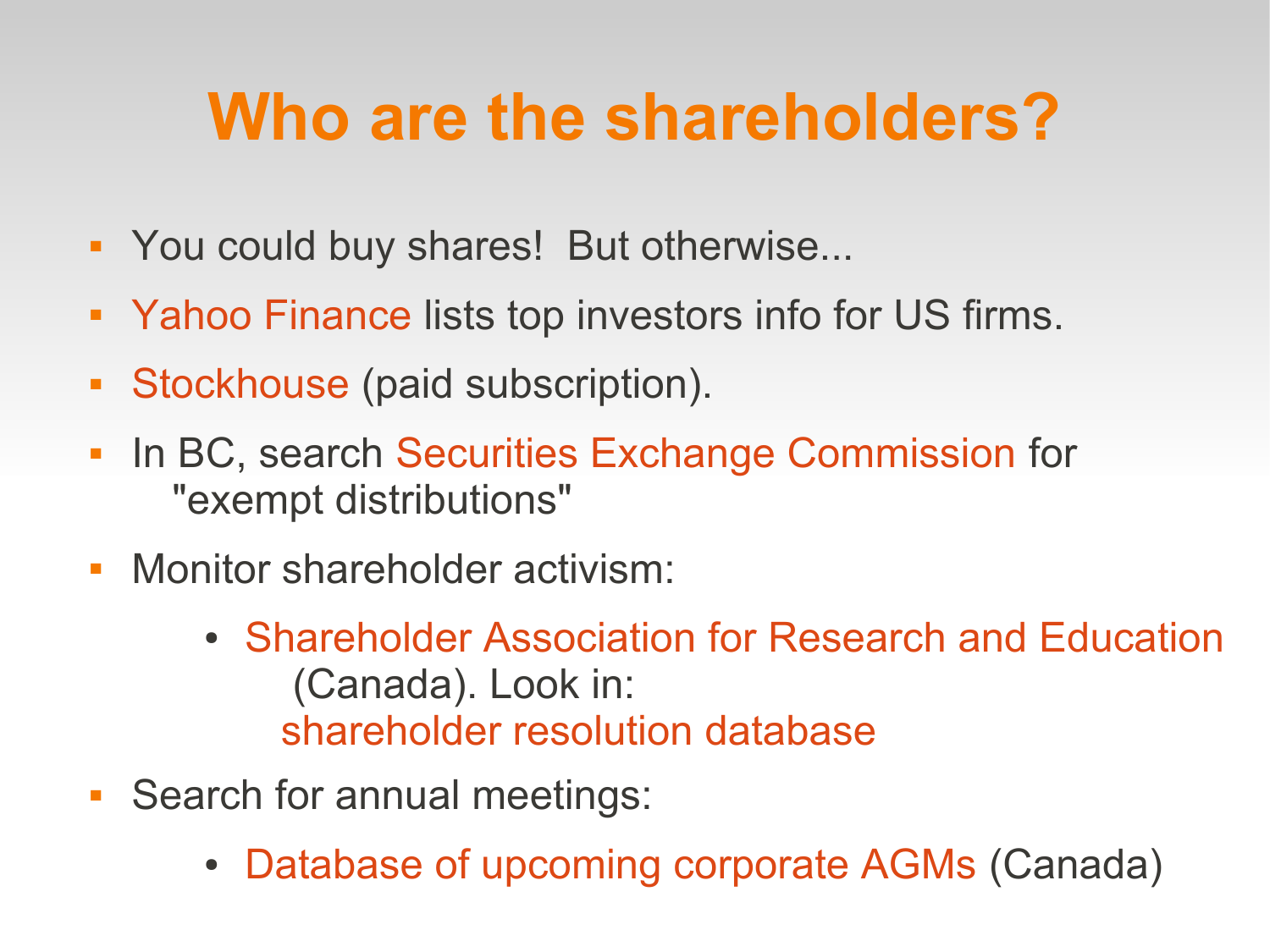## **What has the company disclosed as risks?**

- **-** Legal requirement to disclose risk to investors
- What's a risk to profits may also be a risk to communities or ecologies
- $\overline{\phantom{a}}$ In Canada, [SEDAR](http://www.sedar.com/) system
	- Follow the "Company Profiles" link, then click "View this public company's documents" at bottom of page
	- Look particularly "Risk Factors" section in "Annual information form", "MD & A", or "Final Long Form Prospectus"
- $\mathcal{L}_{\mathcal{A}}$ In US, [EDGAR](http://www.sec.gov/edgar.shtml) database:
	- Look for "Risk Factors" section in company's annual report (Form 10-K)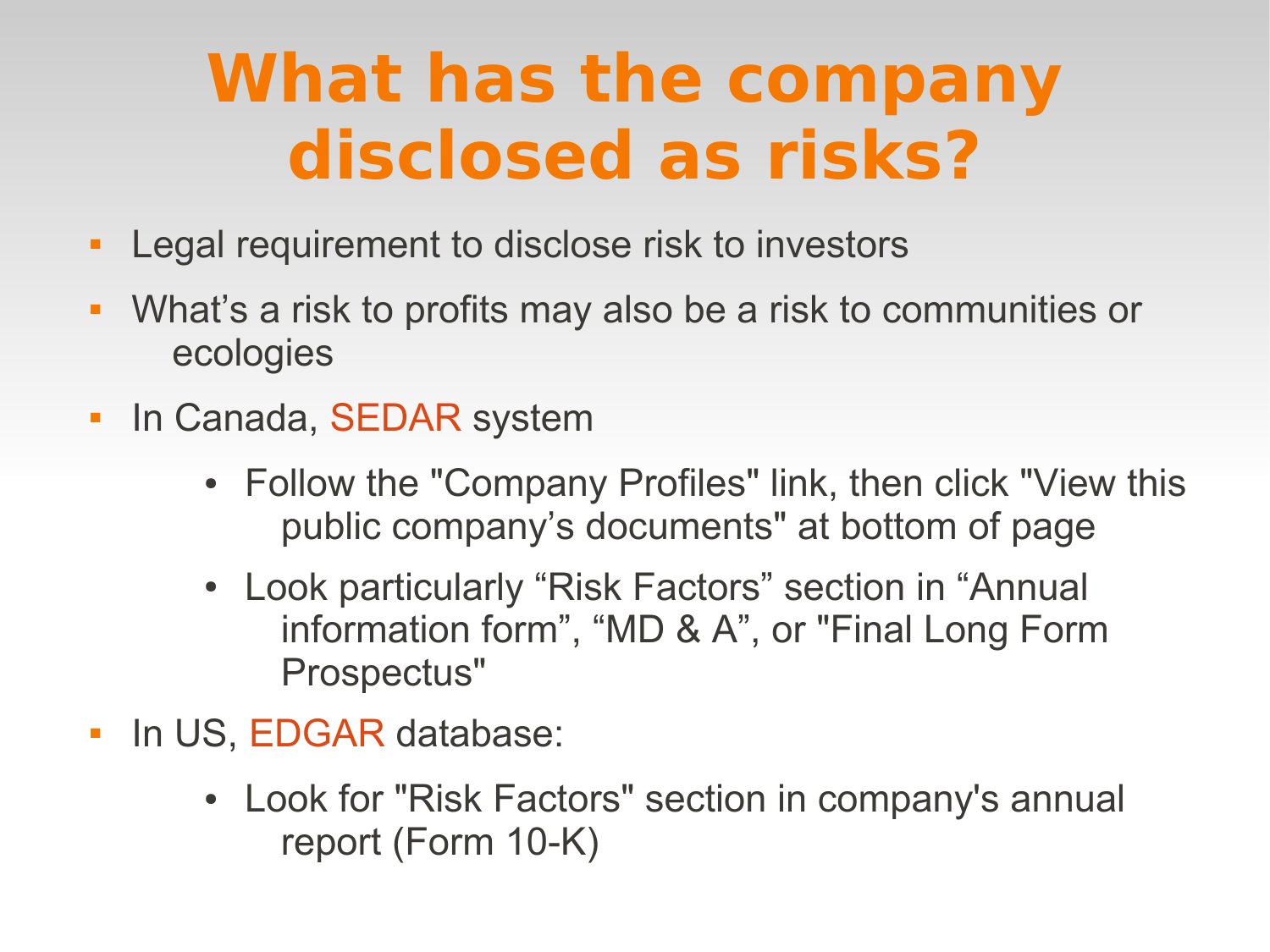#### **What are the company's political connections?**

- **Political donations** 
	- Elections Canada [searchable database](http://www.elections.ca/scripts/webpep/fin/welcome.aspx?lang=e) but only individual donations allowed so have to go through directors etc.
	- For the US, see [Open Secrets](http://www.opensecrets.org/). Enter company name in search box and select "Organization".
- **Federal contracts (US): [http://www.usaspending.gov](http://www.usaspending.gov/)**
- [Standing committee](http://www.parl.gc.ca/CommitteeBusiness/SearchBrowseEvidence.aspx?Arpi=1&arpist=s&arpit=mining&arpidf=2011/06/02&arpidt=&arpid=False&arpij=False&arpice=True&arpicl=&arpialtid=&arpitp=mining&arpics=False&arpicp=False&arpicd=False&arpico=False&arpicc=False&arpicpd=0&arpicid=0&ps=Parl41Ses1&arpisb=Publication&arpirpp=10&arpibs=False&Language=E&Mode=1&Parl=41&Ses=1#TopSearch) documents, House of Commons (Canada)
- **[Lobbyist database](https://ocl-cal.gc.ca/app/secure/orl/lrrs/do/pblcSrch?lang=eng) (Canada): search by company**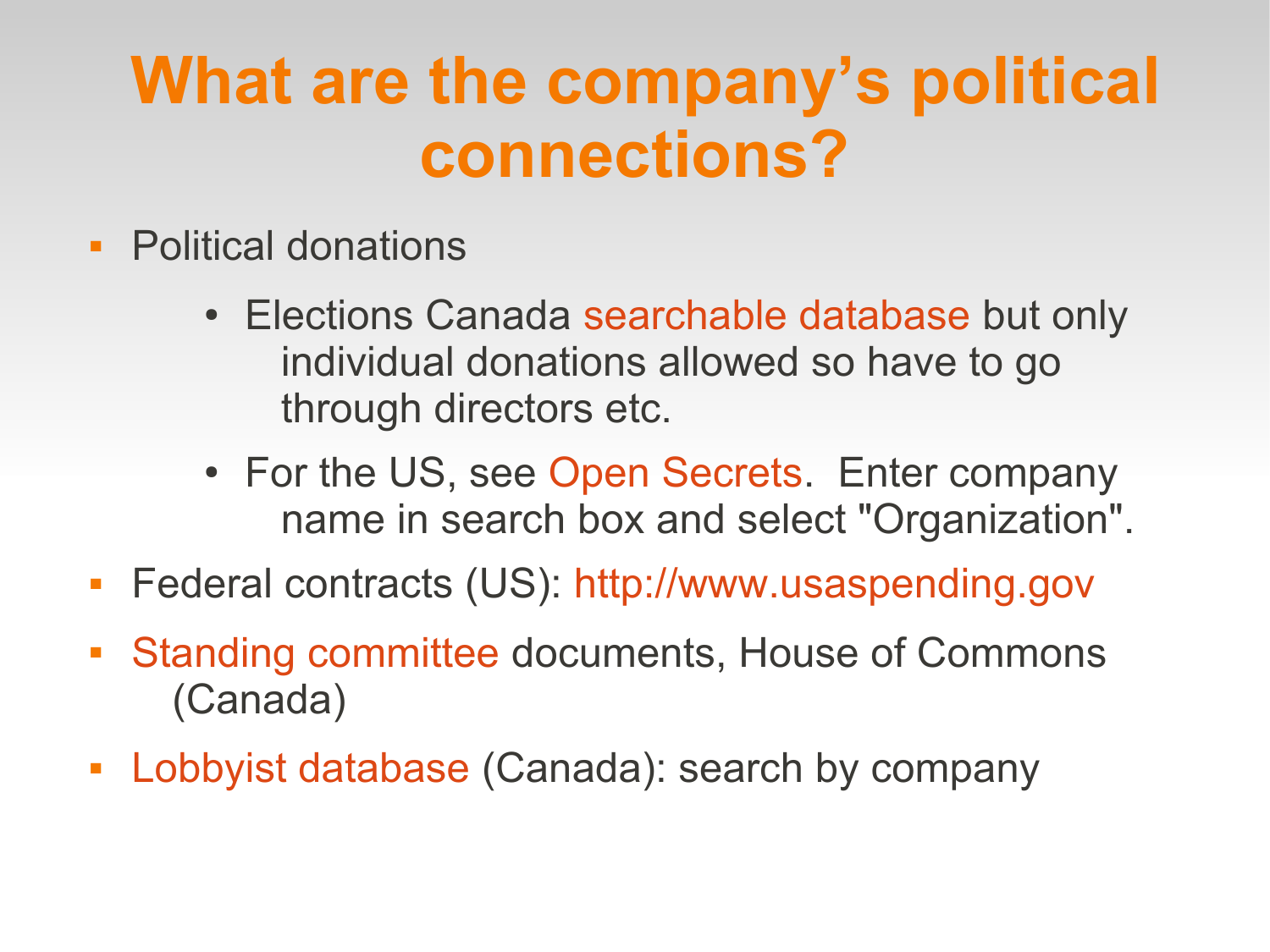## **Making the connections**

- What are the links you've found? What new links can you make? Who should you be talking to?
	- Example: [BHPBilliton's global operations](http://www.bhpbilliton.com/home/businesses/pages/globaloperationsmap.aspx) from the Peruvian highlands to the Canadian north, tracing BHPBilliton's different record.
- What organizations will be active on/knowledgeable about this company?
	- Search by sector. keywords: [sector] watch (e.g., mining watch). Sector-specific, e.g., sweatshop for apparel
	- Search by issue: Labour keywords: union, labour, strike. Environmental: keywords: environment
	- Example: [Miningwatch Canada on mining companies](http://www.miningwatch.ca/faceted-search/facet/taxonomy:4315/term/taxonomy:4318.5371)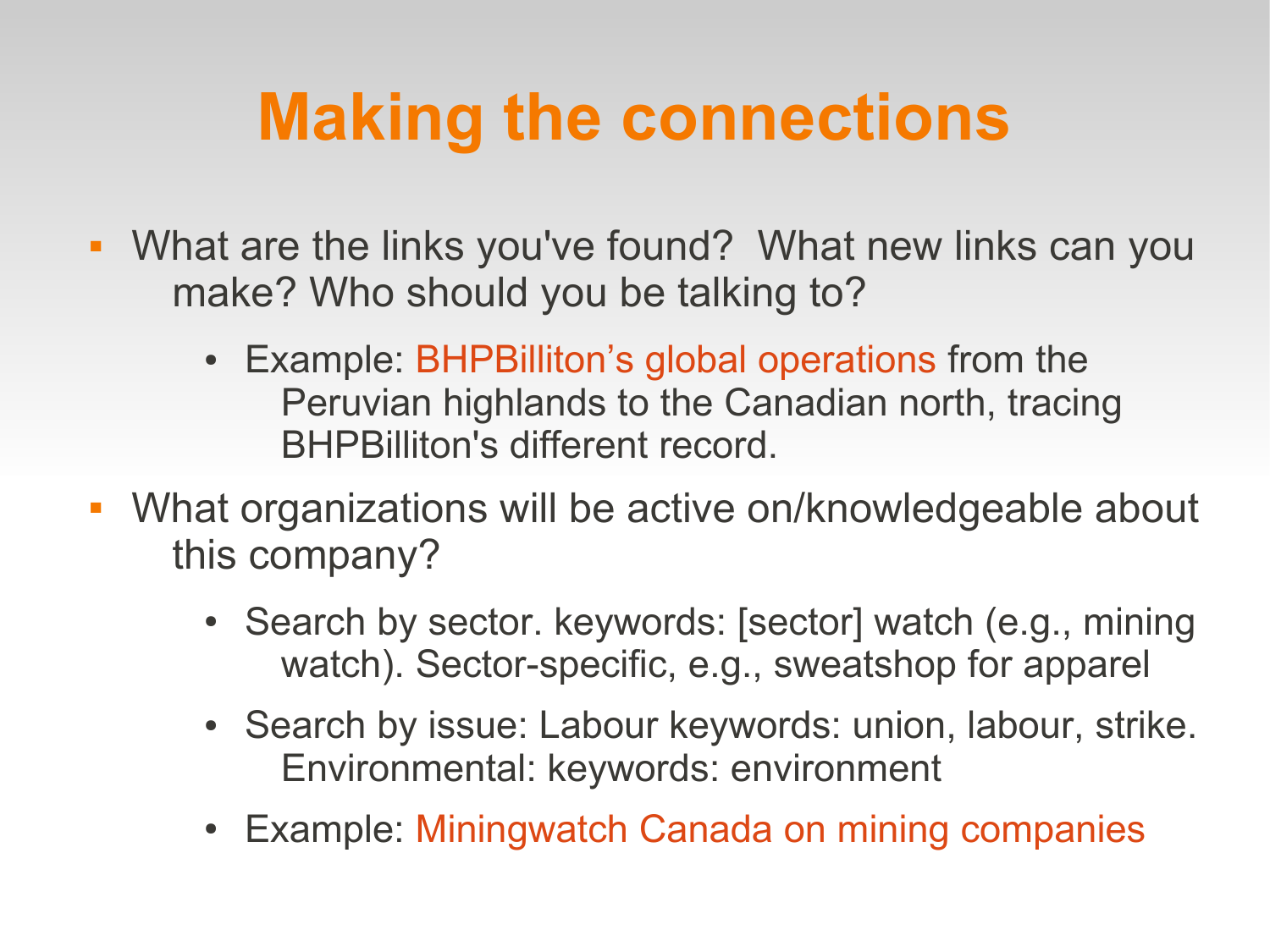# **Digging for details**

- **"Thesaurus" searching: single-keyword searches with** company name (in quotes if more than one word). Sample keywords: abuse, disaster, fined, massacre, multinational, protest.
- $\overline{\phantom{a}}$ [Impact Benefit Agreements](http://www.impactandbenefit.com/IBA_Database_List)—can serve as an example of benefits provided to indigenous groups
- **Progressive news services** 
	- [Common Dreams](http://www.commondreams.org/), [Rabble.ca](http://www.rabble.ca/), [ZNet,](http://www.zmag.org/znet) and your own favourites. See [independentmedia.ca](http://www.independentmedia.ca/)
	- Customize your search to specific sites: site:commondreams.org OR site:rabble.ca OR site:zmag.org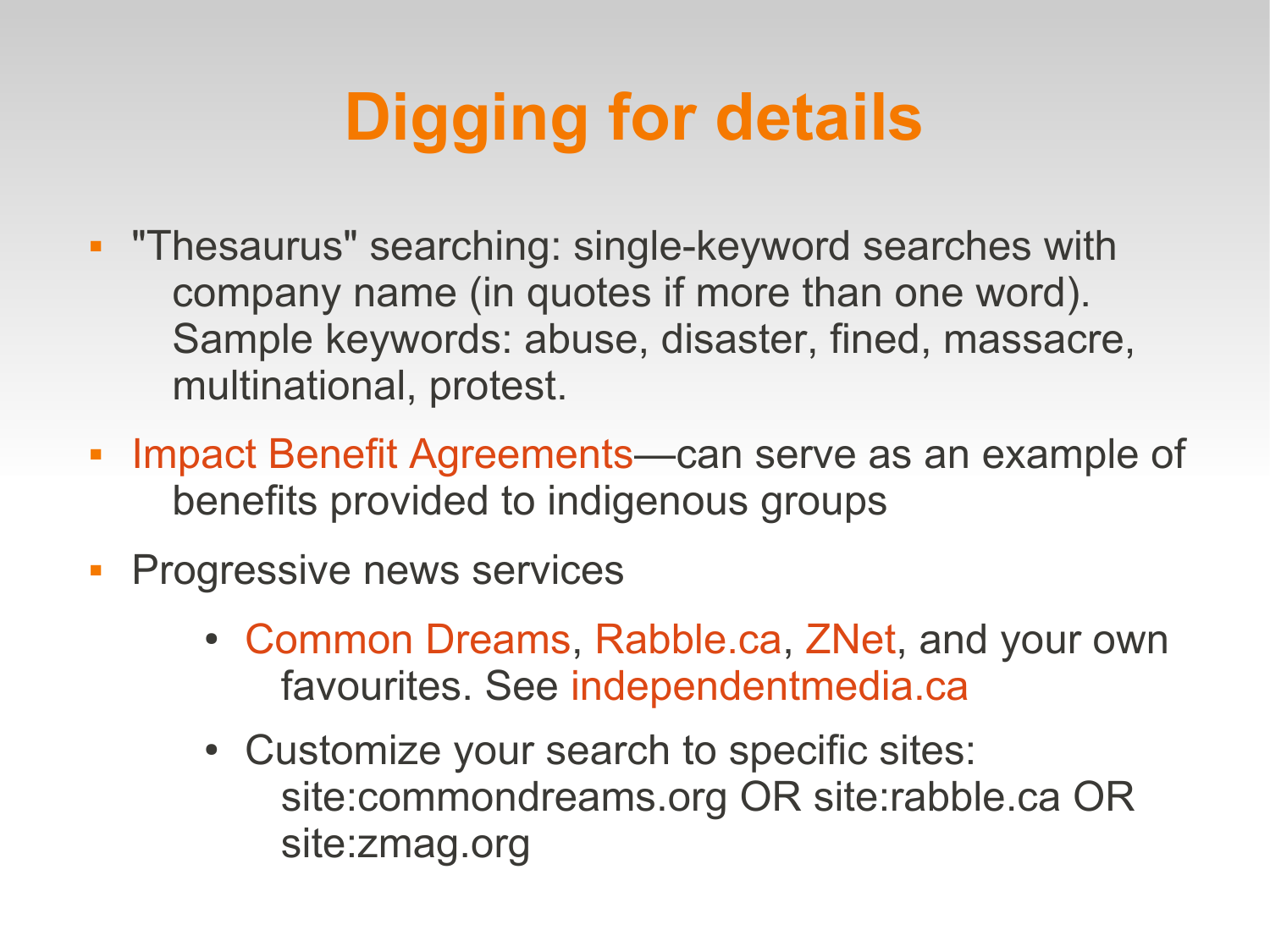# **Digging for details**

- **Buying research: [Integrity in Science](http://www.cspinet.org/integrity)**
- Crimes and infractions
	- [Federal Contractors Misconduct Database](http://www.contractormisconduct.org/) (US)
	- [Cease Trade Orders database](http://cto-iov.csa-acvm.ca/) (Canada)
- [Wikipedia](http://en.wikipedia.org/)
	- Look at "Talk" and "View history" links for articles on company and sub-articles
- Go back in time
	- Research the changes in a company's site (e.g., in response to a particular event) with the [Wayback Machine](http://archive.org/web/web.php)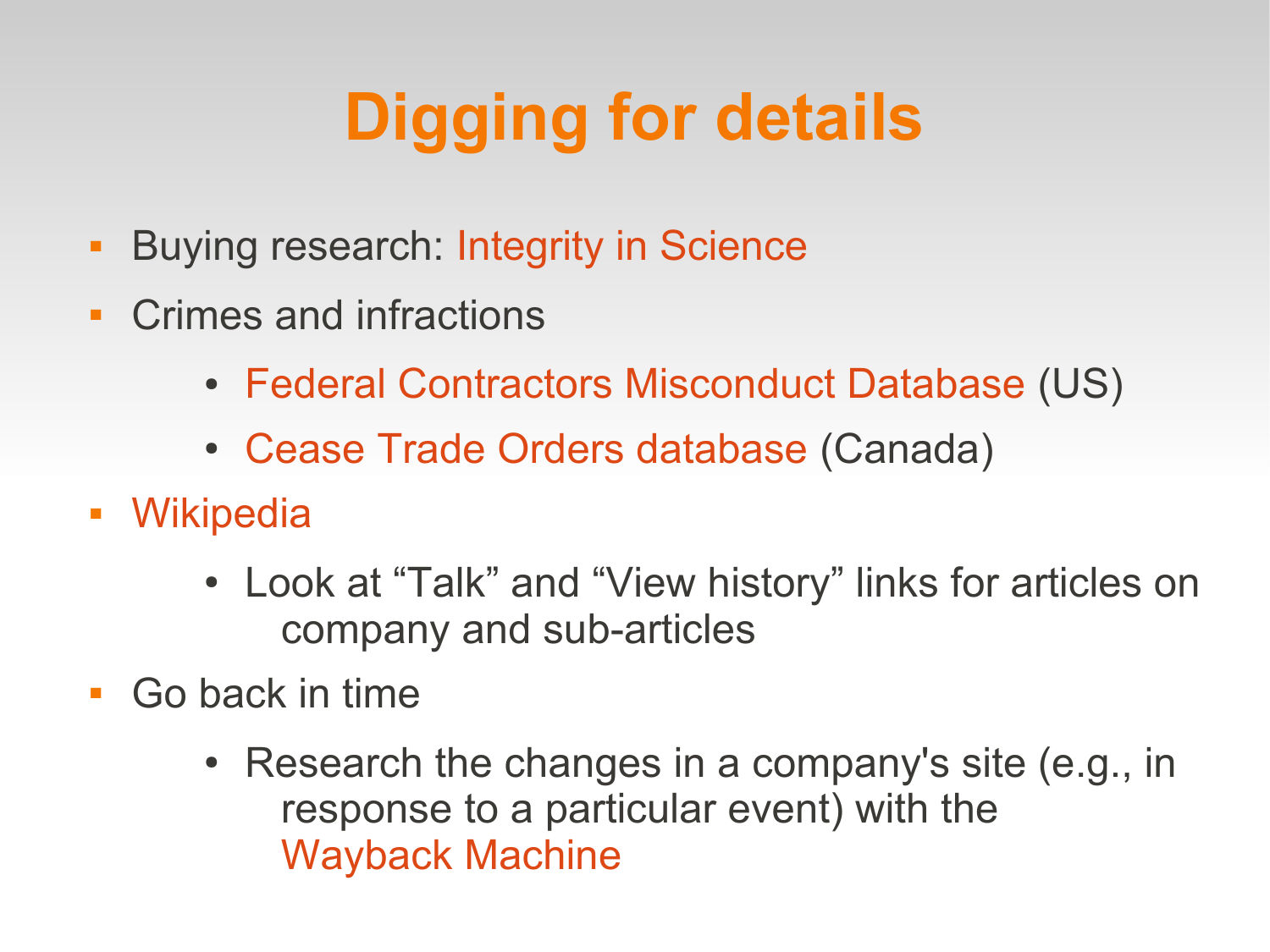## **How can you share your information?**

- **Post it directly on a publicly-accessible site:** 
	- [http://crocodyl.org](http://crocodyl.org/)—you can put in links to the information you found about a company
	- [http://theyrule.net—](http://theyrule.net/)you can put in links to the information you found about a company (provided the company is already listed)
	- [Wikipedia](http://en.wikipedia.org/)—enhance an existing article or write a new one
	- Make a short video and post on a video sharing site
	- Blog
	- Post to an online forum, like Rabble.ca's "[babble](http://www.rabble.ca/babble)"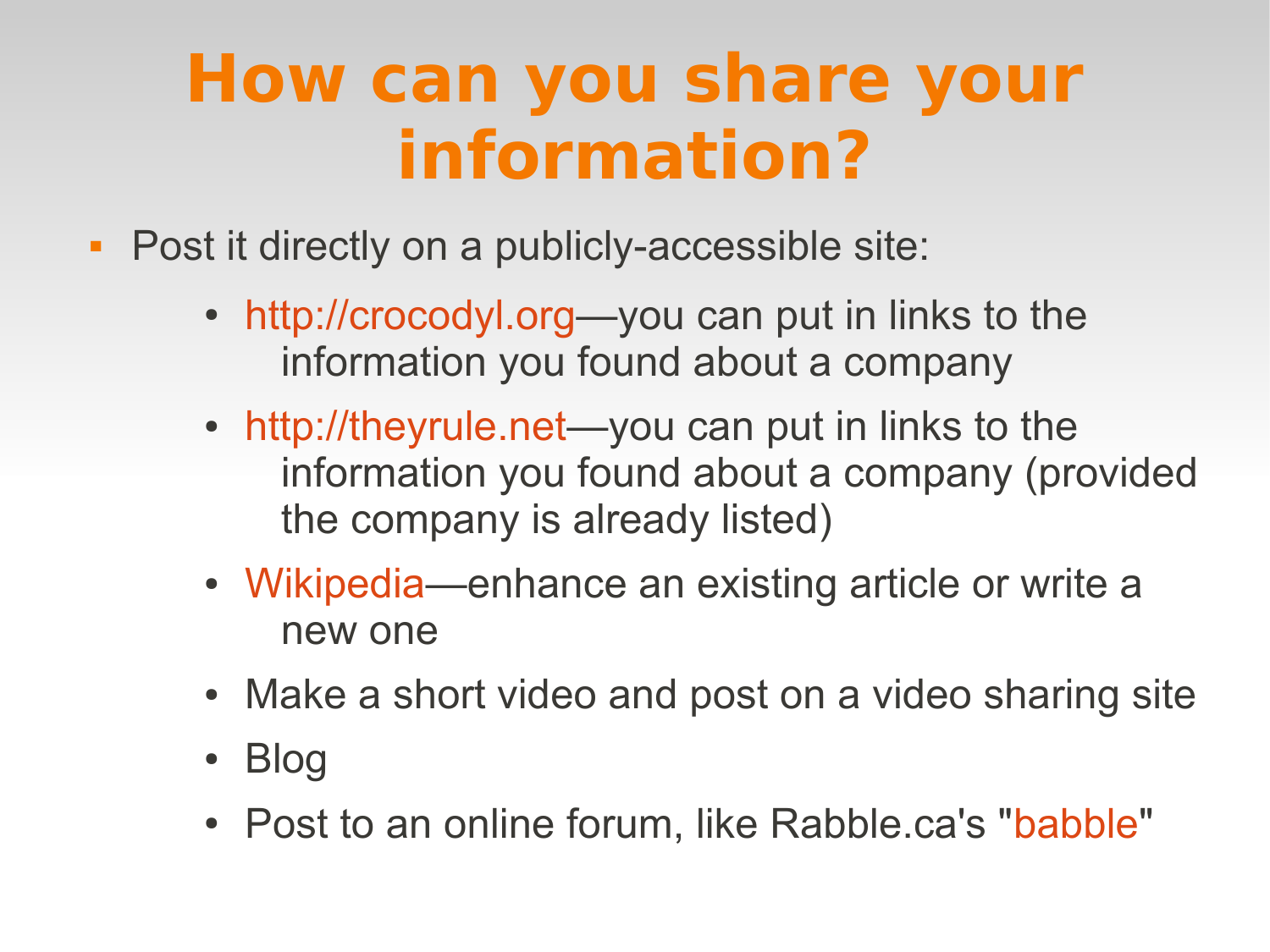## **How can you share your information?**

- Send it to the people you contacted during your research
- Contact the company and/or government to raise issues and call for action
- **Send it to organizations active on your issue and** communities impacted by the company